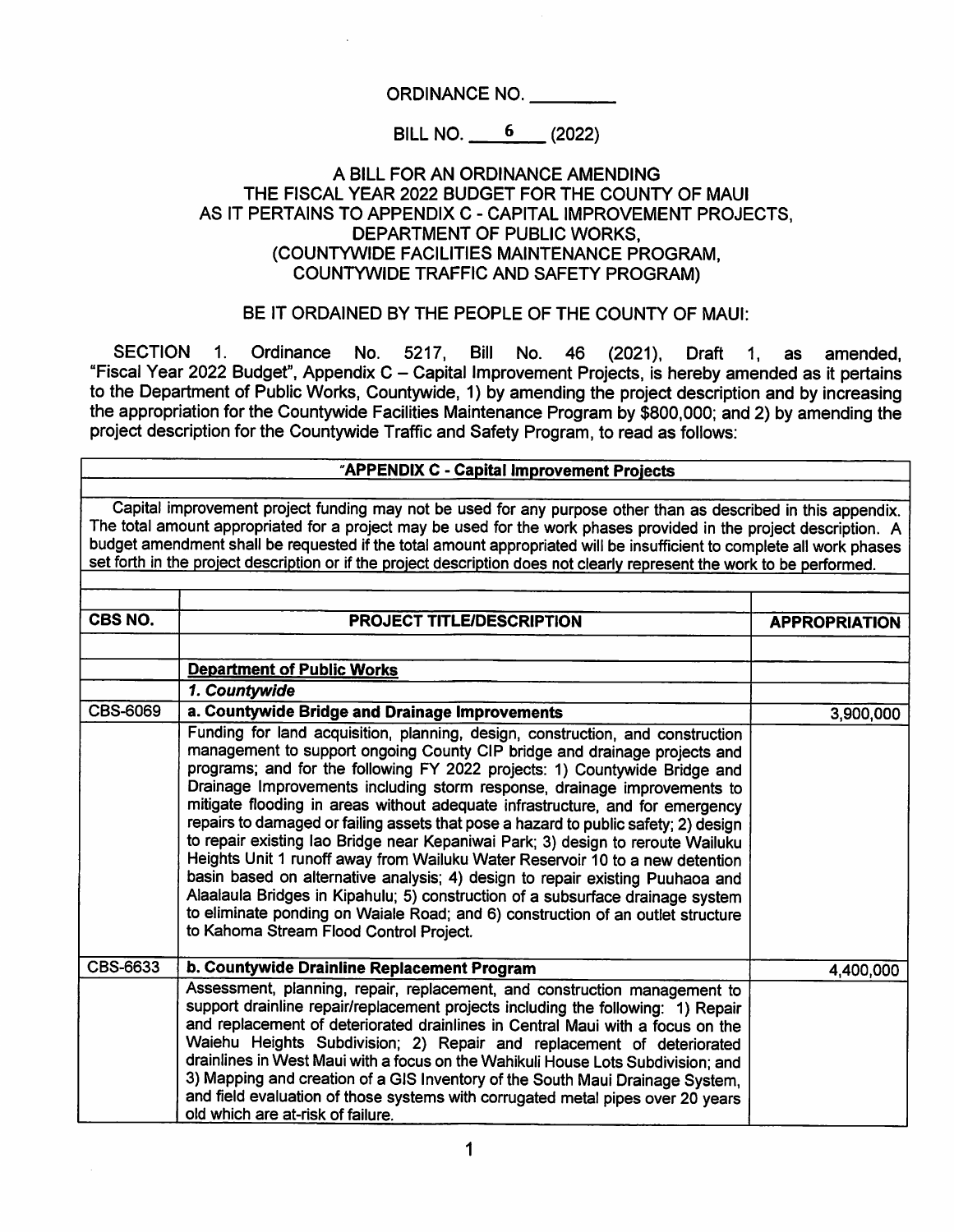| <b>CBS-6070</b> | c. Countywide Facilities Maintenance Program                                                                                                                                                                                                                                                                                                                                                                                                                                                                                                                                                                                                                                                                                                                                                                                                                                                                                                                                                                                                                                                                                                                                                                                                                                                                                                                                                                                                                         | [1, 140, 000]<br>1,940,000 |
|-----------------|----------------------------------------------------------------------------------------------------------------------------------------------------------------------------------------------------------------------------------------------------------------------------------------------------------------------------------------------------------------------------------------------------------------------------------------------------------------------------------------------------------------------------------------------------------------------------------------------------------------------------------------------------------------------------------------------------------------------------------------------------------------------------------------------------------------------------------------------------------------------------------------------------------------------------------------------------------------------------------------------------------------------------------------------------------------------------------------------------------------------------------------------------------------------------------------------------------------------------------------------------------------------------------------------------------------------------------------------------------------------------------------------------------------------------------------------------------------------|----------------------------|
|                 | Funding for planning, design, construction, and construction management to<br>support ongoing County CIP facility maintenance projects and the following FY<br>2022 projects at the Kalana O Maui Campus, the County Service Center, the<br>Ueoka Building, the Hawaiian Tel Building, and Highway's district baseyards.<br>The projects include, but are not limited to the following: 1) emergency repairs<br>to damaged or failing equipment and building components and to supplement<br>existing building projects as needed; 2) upgrade the control panels and vent fans<br>in the Kalana O Maui elevators to improve reliability, ease of maintenance, and<br>air circulation and purification; 3) upgrade the air handlers in the Kalana O Maui,<br>Kalana Pakui, and Old Courthouse buildings with ionized air purifiers to enhance<br>the removal of dust, mold, bacteria, and viruses from the AC system, and replace<br>condensate drain pans to address corrosion and leaks; 4) replace the fuel tank<br>at the Makawao Baseyard; [and] 5) install an awning at front entry to the County<br>Service Center to prevent rain intrusion[.]; 6) Old Courthouse Building<br>Basement/Admin Remodel - for construction to convert the basement space into<br>a conference room; and 7) Kalana O Maui Panel Siding Repairs - for construction<br>management of structural repairs and replacement of panel siding along the East<br>and South building faces. |                            |
| <b>CBS-1023</b> | d. Countywide Road Resurfacing and Pavement Preservation                                                                                                                                                                                                                                                                                                                                                                                                                                                                                                                                                                                                                                                                                                                                                                                                                                                                                                                                                                                                                                                                                                                                                                                                                                                                                                                                                                                                             | 10,050,000                 |
|                 | Funding for pavement condition assessments, land acquisition, planning, design,<br>construction, and construction management to support ongoing County CIP and<br>Federal Aid road pavement and slope stabilization projects and for the following<br>FY 2022 projects: 1) Countywide Pavement Preservation, for the maintenance<br>of existing pavement on County road performed by the Highways Division's<br>Pavement Preservation Program; 2) Countywide District Resurfacing, to<br>resurface existing pavements on County roads that are not eligible for federal<br>funding; 3) Kalae area pavement rehabilitation to include Nanikai Pl., Akeu Way,<br>and Koala Way; 4) design for Piiholo Road Pavement Rehabilitation from Makana<br>Rd to 2.2 miles South; 5) reconstruction of Pukalani Terrace Subdivision<br>(Keikilani, Keolalani, Kaualani, Olulani, and Lokelani St); and 6) Reconstruction<br>for the Millyard Subdivision (Imi Kala and Wili Pa Loop).                                                                                                                                                                                                                                                                                                                                                                                                                                                                                           |                            |
| <b>CBS-5022</b> | e. Countywide Federal Aid Program                                                                                                                                                                                                                                                                                                                                                                                                                                                                                                                                                                                                                                                                                                                                                                                                                                                                                                                                                                                                                                                                                                                                                                                                                                                                                                                                                                                                                                    | 28,469,000                 |
|                 | Funding for land acquisition, planning, design, construction, and construction<br>management to support ongoing and the following Federal Aid projects relating<br>to road, bridge, drainage, and bikeway improvements that are approved to<br>receive federal matching funds: 1) Makawao Avenue Pavement Reconstruction<br>(Apana Road to Piiholo Road), reconstruction of existing pavement, replacement<br>of corroded drainlines, and construction of safety improvements 2) Papalaua<br>Avenue and Wainee Avenue Traffic Signal Improvements, replacement of<br>outdated traffic signal system; 3) Onehee Avenue Improvements, reconstruction<br>of pavement and construction of safety improvements; and 4) Lower Honoapiilani<br>Road Rehabilitation, design to rehabilitate Lower Honoapiilani Road from<br>Honoapiilani Highway to Hoohui Road.                                                                                                                                                                                                                                                                                                                                                                                                                                                                                                                                                                                                             |                            |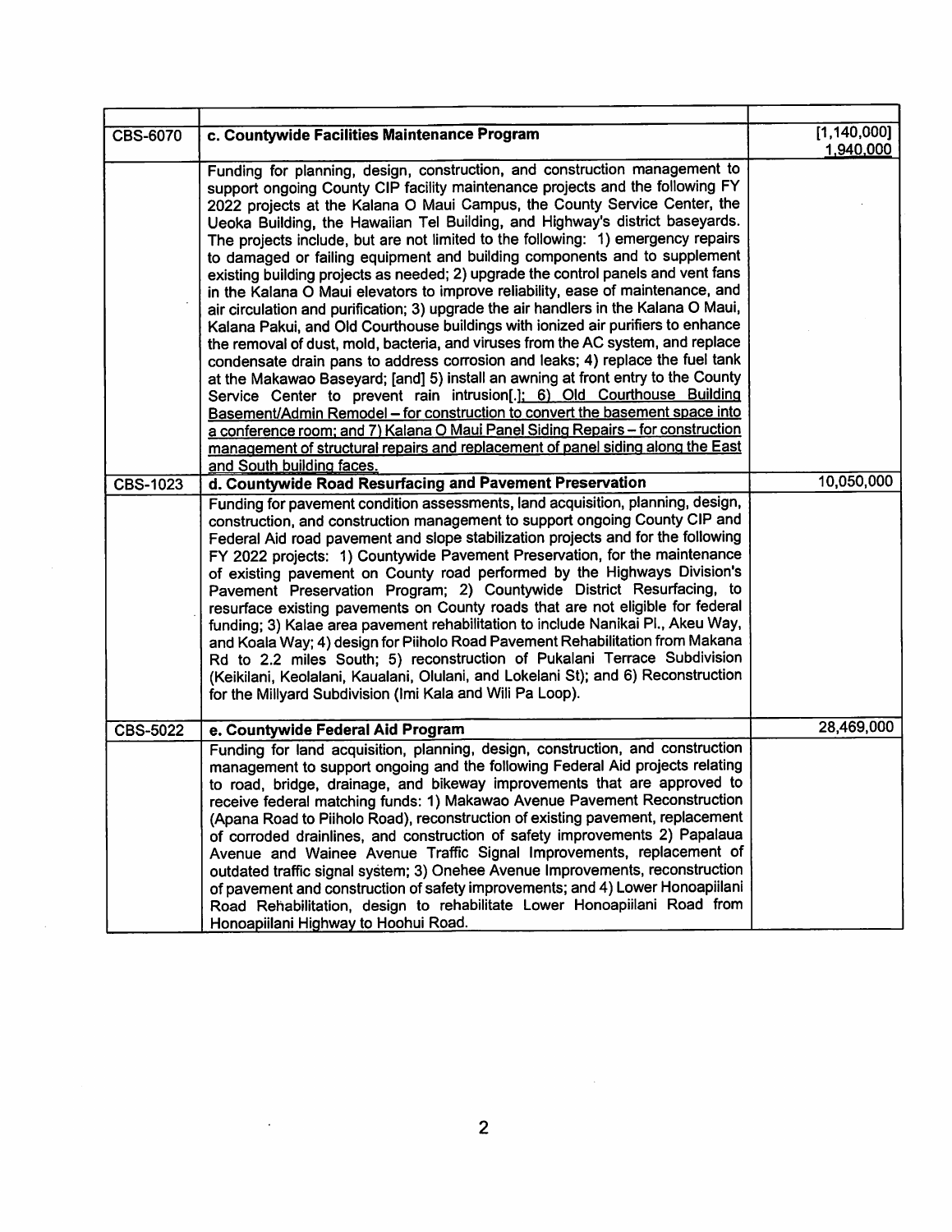| CBS-6067        | f. Countywide Traffic and Safety Program                                                                                                                            | 1,996,600 |
|-----------------|---------------------------------------------------------------------------------------------------------------------------------------------------------------------|-----------|
|                 | Funding for land acquisition, planning, design, and construction to support                                                                                         |           |
|                 | ongoing County CIP traffic operations and safety projects, and for the following                                                                                    |           |
|                 | FY 2022 projects: 1) Roadway safety improvements in response to public                                                                                              |           |
|                 | requests, including installing guardrails, traffic signs and signals, pavement                                                                                      |           |
|                 | striping, street lighting, traffic calming devices, shoulder widening, road<br>realignment, and other related safety improvements; 2) Countywide Traffic            |           |
|                 | Calming Program at Lower Honoapiilani Rd, South Alu Rd, East Kuiaha Rd,                                                                                             |           |
|                 | Kauhikoa Rd, Kaupakalua Rd, Pulehu Rd, Makani Rd, and locations where street                                                                                        |           |
|                 | hump applications are approved by June 30, 2021; 3) construct improvements at                                                                                       |           |
|                 | the Eha-Waena Street intersection to improve pedestrian safety; 4) construct                                                                                        |           |
|                 | traffic calming improvements on Haliimaile Road; 5) Traffic Signal Modernization,                                                                                   |           |
|                 | continue design and begin construction to upgrade existing traffic signal systems                                                                                   |           |
|                 | in Central Maui including replacement of controller hardware, detection, and                                                                                        |           |
|                 | signal faces; 6) design sidewalk repairs for Piilani Village in Kihei; and 7) Safe<br>Routes to Schools Program[.]; and 8) North Shore Greenway Fence construction. |           |
|                 |                                                                                                                                                                     |           |
| <b>CBS-xxxx</b> | December Severe Weather Event - Road, Drainage, and Other<br>g.<br><b>Infrastructure Damages</b>                                                                    | 3,000,000 |
|                 | Funding from the County's Emergency Fund for the repair and reconstruction of                                                                                       |           |
|                 | road, drainage, other infrastructure damages, and other related costs resulting                                                                                     |           |
|                 | from the December Severe Weather Event.                                                                                                                             |           |
|                 |                                                                                                                                                                     |           |
|                 | 2. Hana Community Plan Area                                                                                                                                         |           |
| <b>CBS-2779</b> | a. Kalepa Rockfall Repairs                                                                                                                                          | 4,250,000 |
|                 | Permitting, design, construction, and construction management for the                                                                                               |           |
|                 | replacement of an existing deteriorated rockfall netting along the mauka slope of                                                                                   |           |
|                 | Piilani Highway at Kalepa Point in Kipahulu.                                                                                                                        |           |
|                 | 3. Kihei-Makena Community Plan Area                                                                                                                                 |           |
| <b>CBS-2309</b> | a. North South Collector Road (Waipuilani Street to Kaohoulu Street)                                                                                                | 515,000   |
|                 | Land acquisition and continue design to extend Liloa Drive between Kulanihakoi                                                                                      |           |
|                 | Street and Waipuilani Street.                                                                                                                                       |           |
|                 |                                                                                                                                                                     |           |
|                 | 4. Lanai Community Plan Area                                                                                                                                        |           |
| CBS-3239        | a. Lanai Baseyard Improvements                                                                                                                                      | 900,000   |
|                 | Planning, design, and construction to repair severe corrosion to the roof and                                                                                       |           |
|                 | siding of the Lanai Baseyard Building.                                                                                                                              |           |
|                 |                                                                                                                                                                     |           |
|                 | 5. Paia-Haiku Community Plan Area                                                                                                                                   |           |
| <b>CBS-4597</b> | a. Haiku Road Slope Stability Improvements                                                                                                                          | 7,500,000 |
|                 | Construction of slope stabilization and roadway improvements at three sites: 1)                                                                                     |           |
|                 | near the Haiku Marketplace; 2) near the intersection with Hog Back Road; and                                                                                        |           |
|                 | 3) near the intersection with Hamana Place to improve roadway safety by<br>addressing the damaged slope and singe-lane traffic restriction at Site 1, and           |           |
|                 | providing roadway widening at the other two sites. Geotechnical report states                                                                                       |           |
|                 | all sites do not have long term slope stability.                                                                                                                    |           |
|                 |                                                                                                                                                                     |           |
|                 | 6. Wailuku-Kahului Community Plan Area                                                                                                                              |           |
| <b>CBS-6060</b> | a. Kahekili Highway Slope Repair                                                                                                                                    | 400,000   |
|                 | Design to stabilize the eroding slope along the edge of Kahekili Highway in                                                                                         |           |
|                 | Kahakuloa at MP14.5.                                                                                                                                                |           |
| CBS-1069        | b. Waiale Road Extension                                                                                                                                            | 3,500,000 |

 $\hat{\boldsymbol{\beta}}$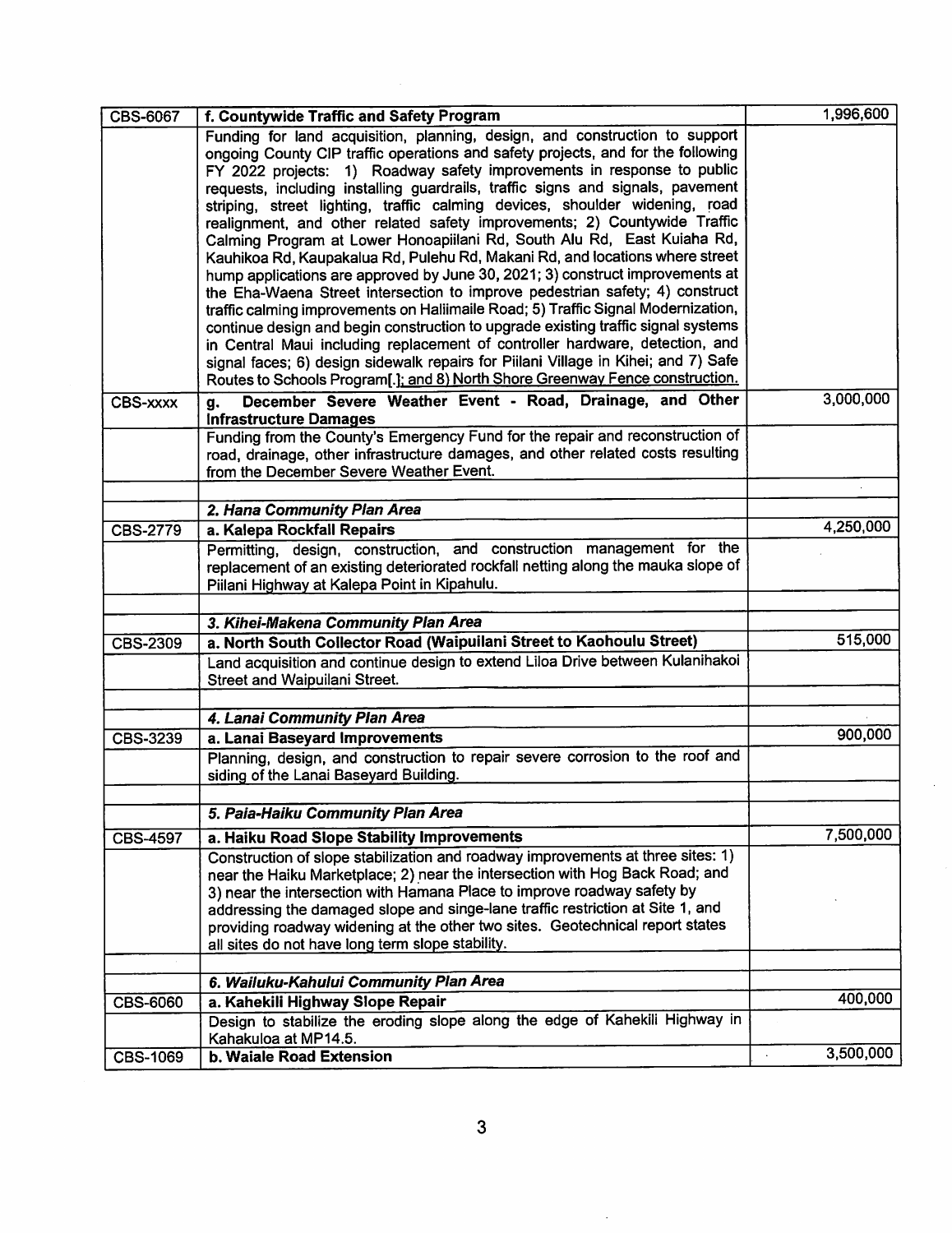|                 | Environmental review, design, and permitting for the extension of Waiale Road<br>from Waiko Road to Honoapiilani Highway.                                                                                                                                                                                                                                                        |           |
|-----------------|----------------------------------------------------------------------------------------------------------------------------------------------------------------------------------------------------------------------------------------------------------------------------------------------------------------------------------------------------------------------------------|-----------|
|                 | 7. West Maui Community Plan Area                                                                                                                                                                                                                                                                                                                                                 |           |
| CBS-6643        | a. Lower Honoapiilani Road Complete Streets                                                                                                                                                                                                                                                                                                                                      | 500,000   |
|                 | Planning and preliminary design of complete streets and drainage<br>improvements between Hoohui Road and Napilihau Road.                                                                                                                                                                                                                                                         |           |
| <b>CBS-1026</b> | b. Lahaina Watershed Flood Protection Project                                                                                                                                                                                                                                                                                                                                    | 1,229,230 |
|                 | Conduct an environmental and planning study to review the existing project<br>plans, examine the existing drainage conditions and watershed, evaluate the<br>project need and feasibility, develop design alternatives, conduct stakeholder and<br>public outreach, select a design alternative, and produce a final report that will<br>support the next phase of the project." |           |

SECTION 2. Material to be repealed is bracketed. New material is underscored.

SECTION 3. This Ordinance shall take effect upon its approval.

APPROVED AS TO FORM AND LEGALITY:

KRISTINA C. TOSHIKIYO Deputy Corporation Counsel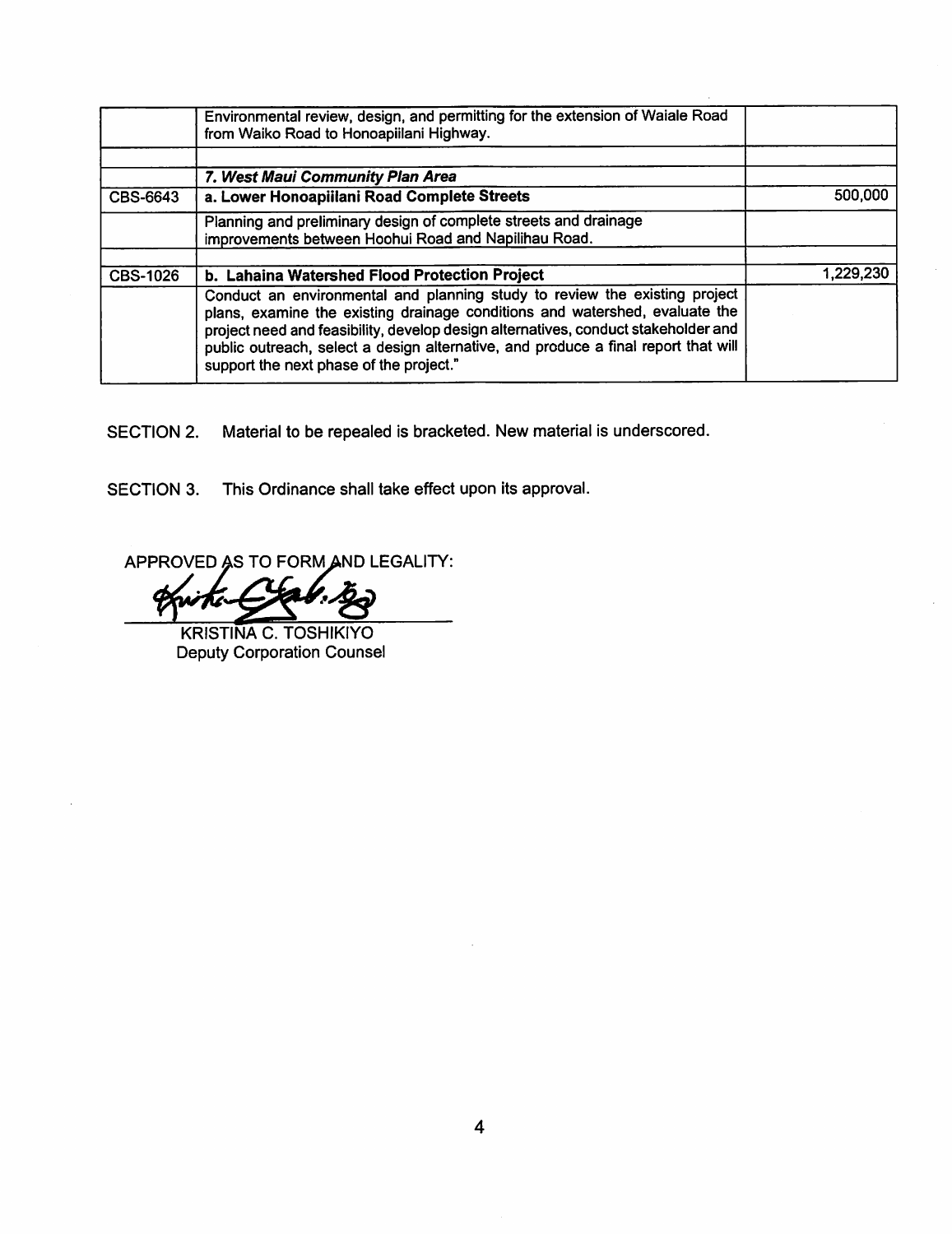INTRODUCED BY:

 $\mathbf{z}$ 

Upon the request of the Mayor.